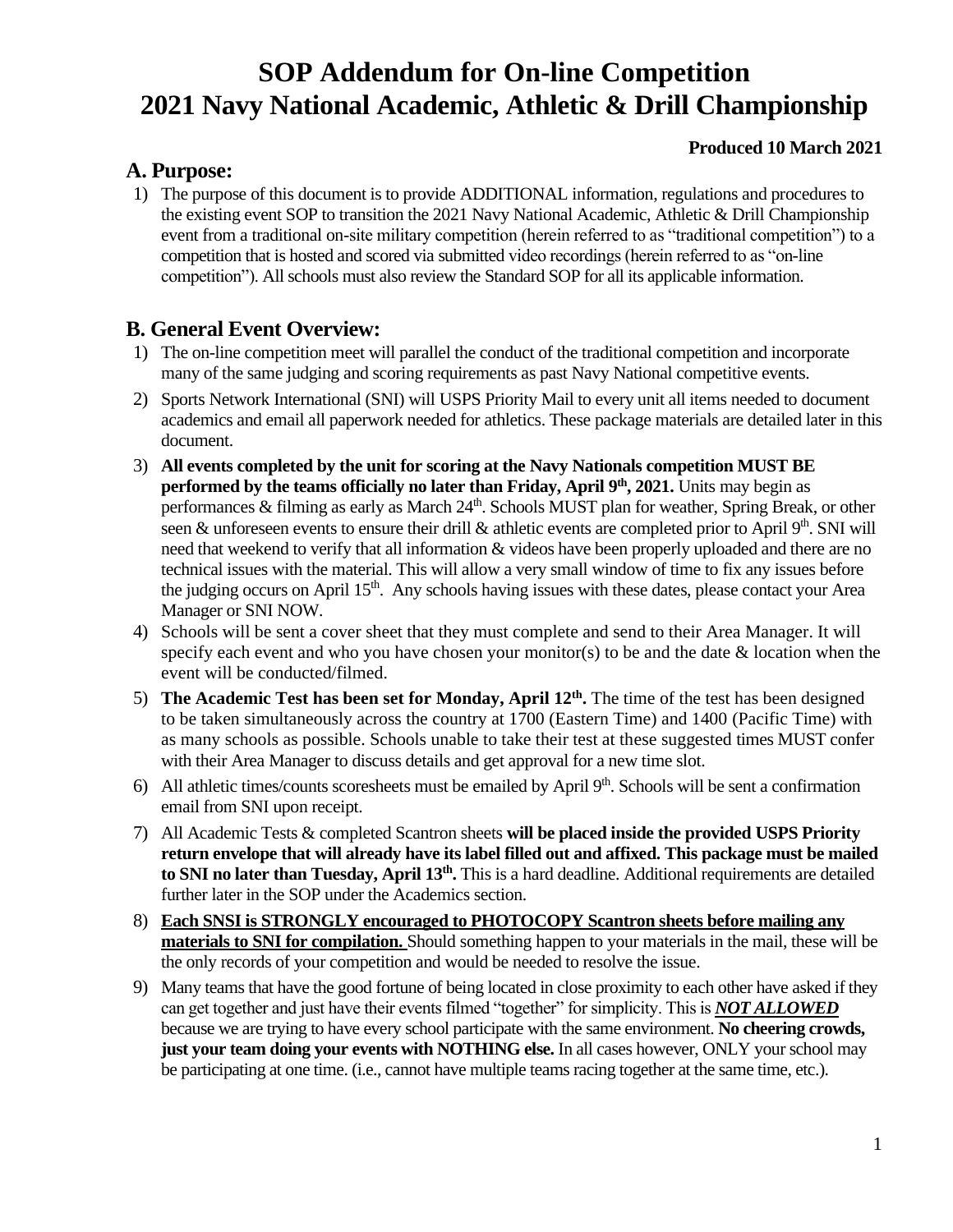- 10) All costs to attend and what each team member will receive are fully outlined on the official Navy Nationals website: [http://navy.thenationals.net.](http://navy.thenationals.net/) Schools should be aware that the event package & fee is still in effect. See website for details.
- 11) **The random starting draw and many other aspects of the event WILL STILL BE IN EFFECT regarding when judges will see the videos and score them.**
- 12) The detailed regulations on ALL of these events are found below under, "Competition Event Specifics".
- 13) All videos required from each school will be titled in a method that includes SCHOOL NAME / EVENT NAME (specify gender for Push Ups & Curl-Ups). Videos will be uploaded to a specific school Dropbox account. SNI will be forwarding specific instructions with a link on where to upload by March 24<sup>th</sup>. Once they receive their dropbox link, schools may upload their videos at any time prior to the deadline. Upon receipt of the videos in the Dropbox account, SNI will review them and verify via email that they have all been received and have no technical issues. This process of verification may take 24 hours.

## **C. Competition Event Overview:**

- 1) Hosting a meet of this caliber with great care in an on-line format can only be accomplished in an evenhanded and meaningful way with teams working hard to compete *within the rules*. Substitution of noncadets in events will not be tolerated. Most events will require recording and submission of such footage. All events will require a "monitor" and a 2<sup>nd</sup> person in some cases or other non-partisan overseer. These and many other points of emphasis within the new format will be contained herein. Please read, understand, and act in accordance with the letter and the spirit of all rules written.
- 2) For each event of this competition, units must have a designated monitor. For Drill, Academics & the Shuttle relay, the monitor may be a School Administrator, military recruiting officer, National Guard member, etc. For the Curl-Ups & Push Ups they should be someone familiar with correct military form such as a local recruiter or National Guard member. These persons will be approved by your Area Manager in advance on the form referenced under B.4. SNI will provide a video link to proper form and judging guidelines in advance.
- 3) Every event at this on-line meet is designed as a "You get one shot" just like at a traditional meet. Only for the most egregious and unforeseen circumstances would a team be permitted to execute a phase of this competition a second time. This call would be made ONLY by an event monitor in concert with an Area Manager.
- 4) Because this meet will likely be unlike any meet you have ever attended, we expect questions. **ALL QUESTIONS ABOUT ANY PHASE OF THE COMPETITION MUST FIRST BE DIRECTED TO YOUR AREA MANAGER**! If the Area Manager feels this answer or information would best be shared to all schools, he will coordinate the information with NJROTC program staff and SNI for concurrence. After the publication of this Online SOP, as well as the Primary Event SOP, any updates will be contained in the SOP updates document that will be posted online and updated as necessary.

# **D. Competition Event Specifics:**

- 1) Event procedures will follow the existing manual as written in every relevant case. However, the following modification will be put in place to accommodate the new event format:
	- a) **UNIT PERSONNEL INSPECTION**:
		- i) The Unit Personnel Inspection event is impossible to do fairly unless done in person. Therefore, this event will not be undertaken as a part of this new event format.
		- ii) **All competing units will receive no points for this event.**
	- b) **ACADEMIC EXAM**:
		- i) The test is unchanged from the current SOP specs.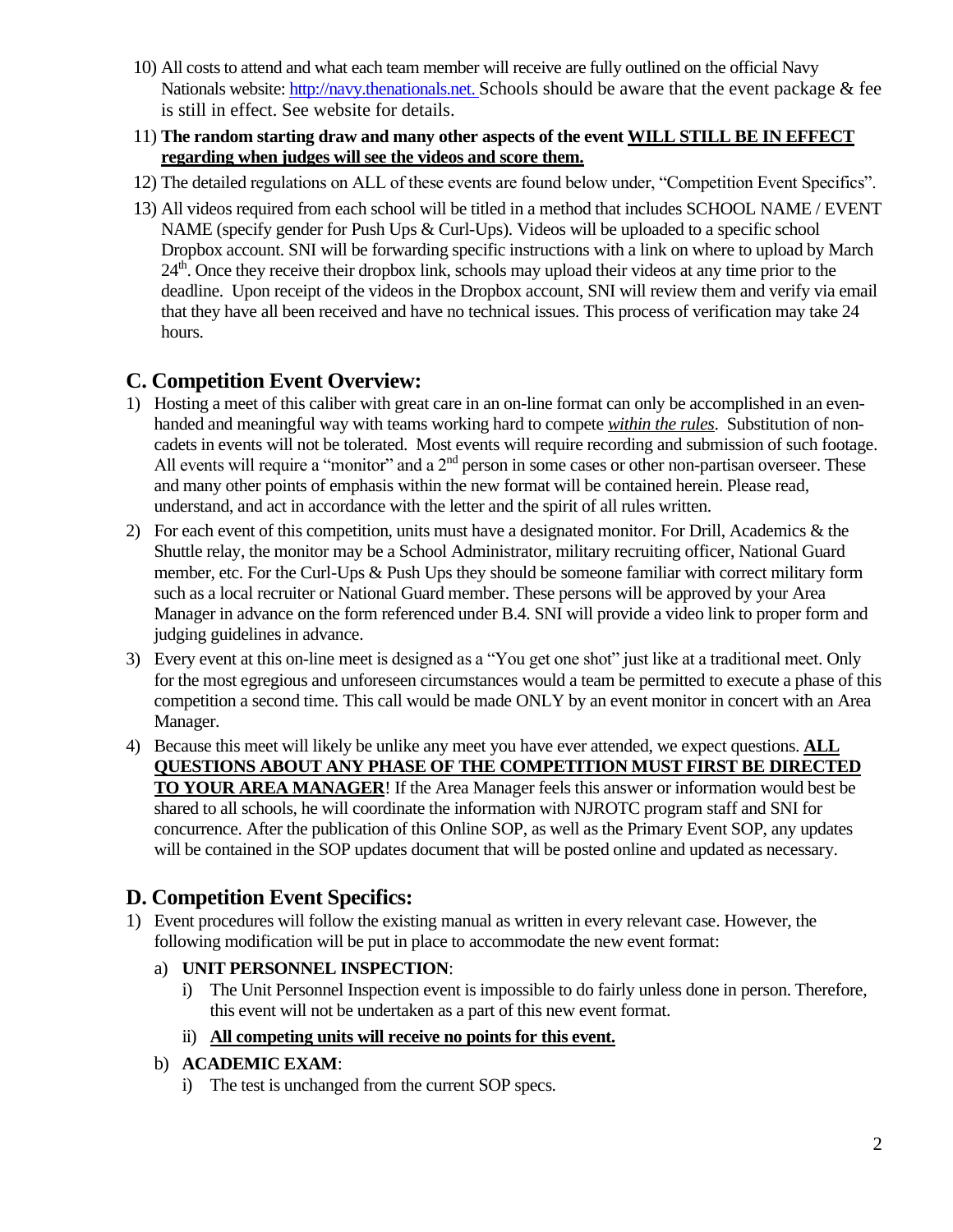- ii) The Academic Test will be held on the date and time listed herein or a new time approved by your Area Manager.
- iii) **We expect all schools to STRESS TO THEIR ACADEMIC TEAM CADETS to keep a complete blanket on test information once the test is completed by your school**. Failure to do so can bring sanctions from the AMs to your academic team score.
- iv) SNI will USPS Priority Mail to every unit the following items: 1)16 *SEALED* copies of the 2021 Navy Nationals Academic Test (the one extra copy is a "just in case" copy); 2)16 blank bubble sheets; 3) Cover sheet with names of cadets taking the test. Make any changes on this page as well as on the bubble sheet label; 4) Return Priority MAIL envelope to mail the answered bubble sheets back to SNI; 4)test administration page to include Policies & Procedures in place for the monitor to review, as well as the verbal instructions to deliver to cadets before taking the exam. This will be received by all teams at least 5 business days in advance of their anticipated test day.
- v) Upon receipt by the unit, the SNSI will be responsible for: 1)opening the package, 2)verifying the contents are correct, and 3) ensuring all policies & procedures are in place to correctly administer the test. **Of course, these materials MUST be treated like any other exam and must be secured to ensure no other persons are permitted to see any of the Academic Test copies.**
- vi) When the test is completed within the parameters outlined within the event SOP and this SOP addendum, all tests & the scantron bubble sheets are collected and readied for shipment to event manager SNI in the pre-labeled Priority Mail envelope by the program.
- vii) The SNSI should photocopy the front and back of every bubble sheet prior to mailing. These copies should be retained by the unit until on-line confirmation shows the receipt of the original bubble sheets by SNI.

#### c) **16-PERSON SHUTTLE RELAY EVENT**:

- i) This event will be modified very little over what is performed on-site at the traditional Navy event. The race may be run on any relatively flat surface (football field grass or turf, concrete, asphalt, track, etc.
- ii) The following items are in place for the SHUTTLE relay:
	- (1) All runners must be identified and cleared by the monitor on-site to ensure correct uniform attire & running footwear, as well as total cadets present and correct gender numbers are maintained.
	- (2) The monitor will check the distance of the event as 100-yards AND that the passing zones ensure 10-yard zones are in place.
	- (3) The team will do a F.O.D. walk on the running areas prior to the race to ensure safe conditions are present.
	- (4) The start and finish line for the event will be located at the same position.
	- (5) No pacing or racing another team is permitted it is JUST YOUR TEAM on the track/field while you are being monitored and timed.
	- (6) The passing zone must be marked just as outlined within the Event SOP (10-yard zone). A large orange traffic cone or similar will be required. The team will designate (and the monitor will approve) a person to watch the far-side passing zone for any penalties or violations.
	- (7) The monitor will position themselves on the front of the passing zone in the field of vision of the lead runner. He will start the race by giving a simple and standard "RUNNER ON YOUR MARKS:….."GET SET"……."GO"! command.
	- (8) The race will have TWO stopwatches (clocks) used to time the race. A JROTC instructor will have the back-up stopwatch and the monitor will have the primary clock. The official time will start when the monitor shouts, "GO". The time will end when all members of the team have carried the baton in the prescribed manner and the baton is held by the final team member while crossing the finish line.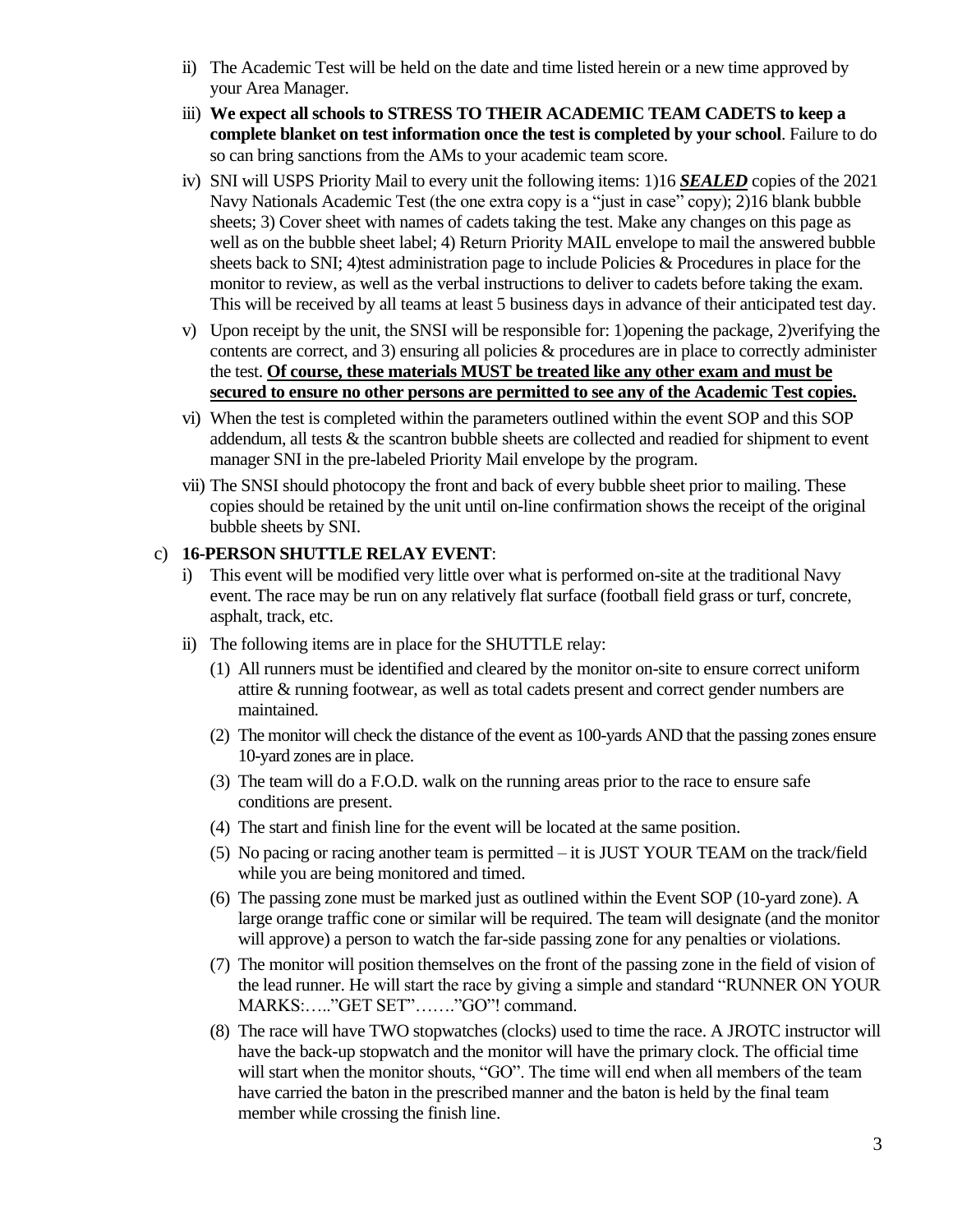- (9) Safety is to be stressed by all involved. While this distance is certainly not overly strenuous, hydration and cadet support/evaluation should be maintained at all times.
- iii) Filming Specifics:
	- (1) Teams will maintain two judges/monitors and a running camera positioned 10 feet away and 10 feet FORWARD of the start/finish line cone. Camera should be on a tripod (therefore angled 45-degrees). Cones (one near, one far) are used in either scenario where all passes happen behind. SNI highly recommends the school test cameras and other equipment along with select locations for optimal filming.
	- (2) The monitor, far end judge and JROTC instructor come on camera and identify themselves, school name and date. They verify they have reviewed the distance, the runners footwear and genders, outlined above. One judge departs to the far end with their 8 cadets (NOTE: the video captures the one judge departing and the faces of EACH ONE OF THE 8 CADETS (runners 2, 4, 6, 8, 10, 12, 14 and 16). The camera then pans and focuses on the other 8 cadets who are forming at the start line (again, EACH ONE). Then the non-runner (3,5,7,9,11,13,and 15) retreat to the rear line of the passing one. In doing this, all 16 cadets faces have been captured on the video.
	- (3) Cadet #1 then comes to the start/finish cone by the camera. The race starts and the TWO stopwatches are started and shown on video running just after the 1st runner takes off and pans with them moving to the far end (the video will show them running). Camera then pans left and right and zooms as needed to show each of the 16 runners competing with runner #16 crossing the finish line, KEEP CAMERA RUNNING!
	- (4) Camera then pans to stopwatches 'stopped" showing the two similar but likely different times. The MONITOR has the official time. Camera will show far judge coming into view as he and the cadets return. He should be asked about any far-end passing zone penalties. This will be recorded on the scoresheet and then the sheet will be videotaped. The camera turns off at this point.
	- (5) School will turn in scoresheet with time and any penalties to the NJROTC instructor present. This form, along with the other athletic forms, will be emailed to SNI. Once concluded the videotape of the relay will be uploaded to the school's Dropbox folder.

#### **d) PUSH-UP/CURL-UP:**

- i) These events will be modified more heavily than what is performed on-site at the traditional Navy Nationals.
- ii) The following items are in place for BOTH the PUSH-UPS and the CURL-UPS:
	- (1) All participating cadets must be identified and cleared by the monitor on-site to ensure correct uniform attire, as well as total cadets present and correct gender numbers are maintained.
	- (2) The monitor will verify all cadet names are correct (and make appropriate changes) on the scoring sheets sent to the school by SNI. Any cadets who are replacing those on the sheet should have the cadet name crossed out and the new cadet name written in NEATLY.
	- (3) Adherence to all event regs maintained in the event SOP regarding correct execution of movements will be expected. The monitor and additional event judge on site have the power and the responsibility to serve as the on-site judges for disallowing incorrect movements as outlined within the event SOP. **The monitor and additional judge need to be familiar with the SOP.**
	- (4) **Both must ensure push-ups and curl ups are done correctly and in cadence.** Both can and will warn a cadet once for not maintaining form or cadence, after that the monitor must tap the person out for a 2nd violation. The word of the judge is  $FINAL$  on push-up  $\&$  curl-up matters.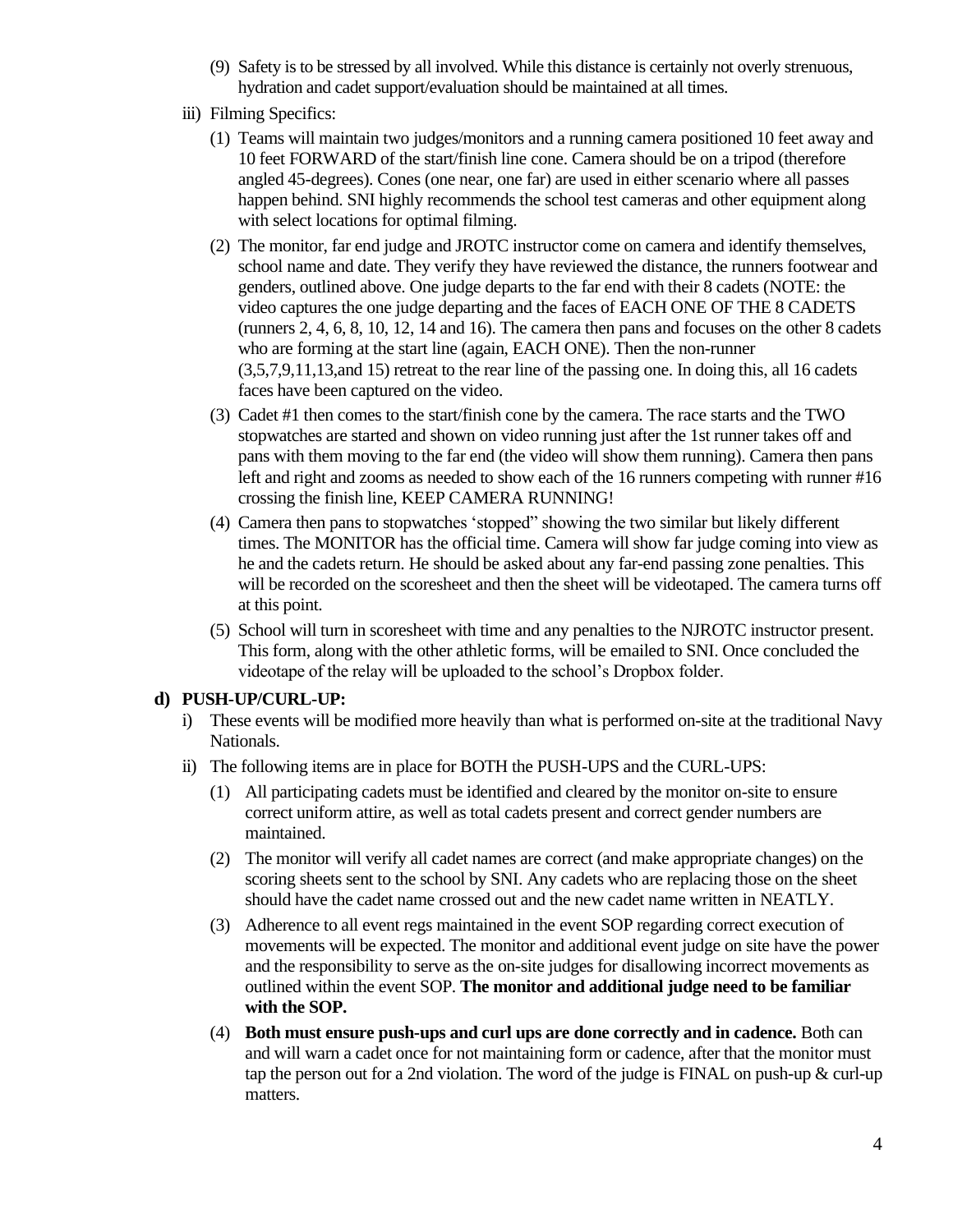- (5) The location of the Push-up and Curl-up area MAY BE INSIDE OR OUTSIDE. This will be YOUR CALL. Regardless, the area must be a smooth, flat surface generally considered fair and conducive for this activity by the on-site monitor. Teams may use a towel, low-pile carpet or very low-profile (1" or less") matting to cushion the cadets should they desire.
- (6) The team will do a F.O.D. walk on all physical activity areas prior to the competition race to ensure safe conditions are present (if applicable).
- (7) The standard cadence audio played during the Pensacola Nationals will be required to be played during your performance. Each cadet will execute their activity in cadence as prescribed within the event SOP. (This file can be directly downloaded from the website at <http://www.thenationals.net/nn-cadence.htm> )
- (8) Cadets must perform EIGHT at a time, in a manner similar to that outlined within the standard SOP (HOWEVER, ALL MALES PERFORM FIRST, then ALL FEMALES PERFORM – note: females DO NOT have to hold the feet of the male cadets for this video. Other trusted male cadets from within the JROTC may serve this function). With this method, it is easy for two judges to watch 8 performers at the same time.
- (9) A trusted cadet or other individual connected to the program will not only hold the FEET of the performing cadet, BUT they will be the counter of correctly done push-ups/curl-ups as well. They will work with the judges to ensure all correctly done efforts are counted. A JROTC instructor will be on hand to immediately record the number of correctly done pushups / curl-ups for each competitor from the counting cadets and then sign the official form. The judges will watch for form breaks, etc. and will ensure only correctly done pushup/curl-ups are counted by their cadet counters.
- (10) Safety is to be stressed by all involved. While this activity is certainly not overly strenuous, hydration and cadet support/evaluation should be maintained at all times.
- iii) Specific to PUSH-UPS
	- (1) Special attention by the monitor will be paid to: back straight, hands shoulder width apart, and when in the down position, the **UPPER FOREARM MUST BE PARALLEL TO THE GROUND**. When your team practices, please make SURE your cadets do these essentials to gain credit for every push-up!
- iv) Specific to CURL-UPS
	- (1) Holding of the ankles of the participant just as outlined within the SOP will be expected. Special attention by the monitor will be paid to: No ROCKING/ARCHING, legs stay at 45 degree angle, elbow contact is made mid-thigh, hands stay at opposite shoulder, especially BOTH SHOULDER BLADES touching the ground on every "down". When your team practices, please make SURE your cadets do these essentials to gain credit for every curl-up!
	- (2) Make sure that your cadets and monitors are aware that when the 5 minute time is up, bonus time begins (the audio recording announces this and counts down the one minute bonus time). During bonus time the count is done separate from the 5-minute cadence count. A cadet can receive 250 curl-ups and then begin bonus. They can also, theoretically receive only 249 or 248 if they had 1 or 2 curl ups that weren't in proper form – note: wrong form curl ups don't "count". Remember that during bonus there is NO CADENCE – cadets can and should go as fast as possible to gain maximum points but the curl-ups must still maintain proper form. When complete, record the 5-minute count and any bonus count. The form is laid out very clearly for this purpose. The bonus count is only used to break the inevitable 250 count ties in order to produce individual award placements.
- v) Specific to VIDEOTAPING
	- (1) Camera will move from placement to placement "down the line" with each competing cadet saying their name CLEARLY. Camera will then be moved to a position 10' away and 10' "before" at a 45-degree angle to the nearest cadet with all performing cadets FACING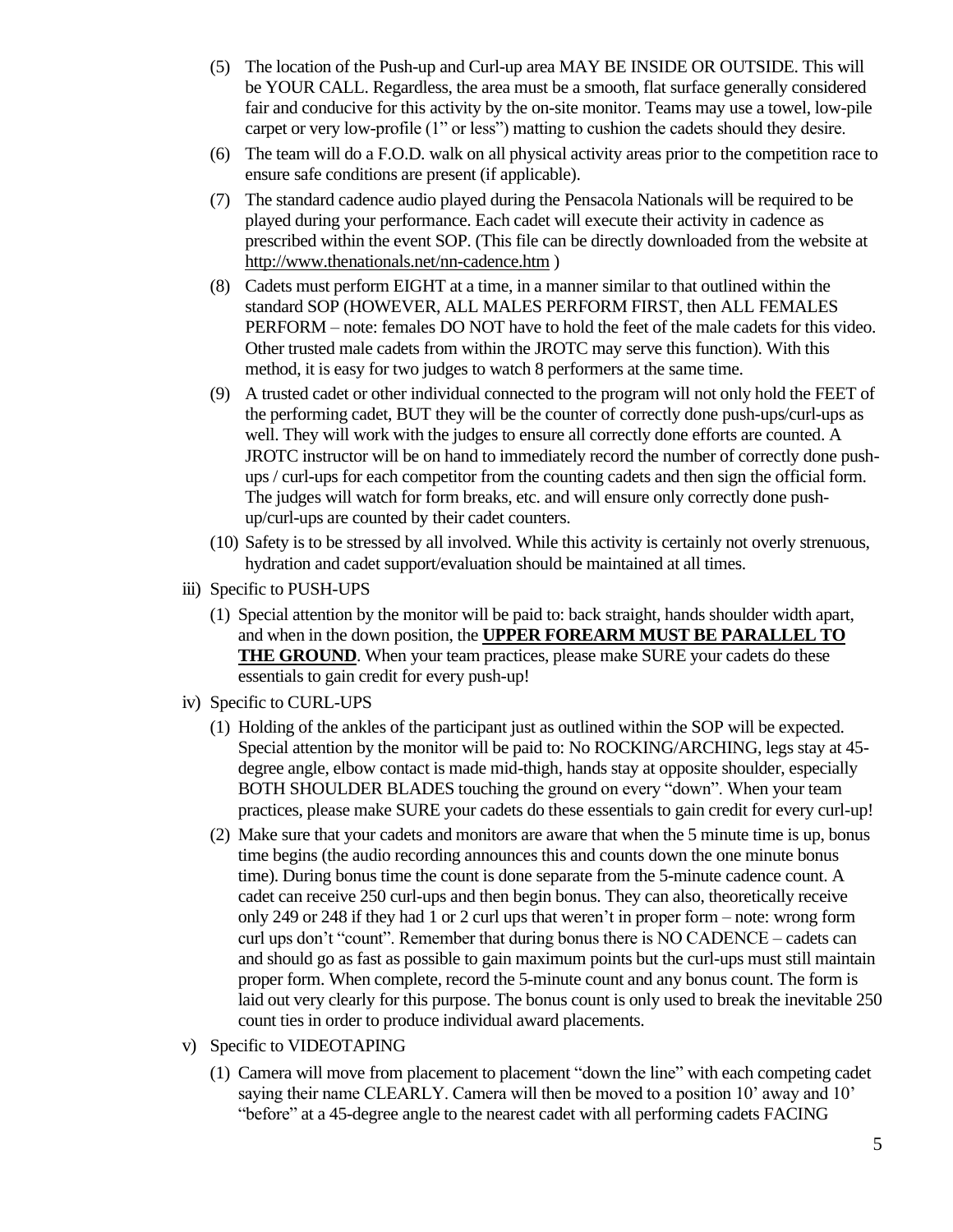forward. Camera zoom will be done as tight as possible yet still keeping all cadets in the frame and MUST use a tripod. *Cadence must clearly be heard in the recording*.

- (2) Teams must place the cadets expected to have the highest totals CLOSEST to the camera. The MALE video and the FEMALE video for each event will be uploaded to the prescribed Dropbox location. ALL Area Managers will be able to see ALL PERFORMANCES online. Since judging can vary so greatly, Area Managers will retain the right to form a tribunal arbitrarily and subjectively penalize both individuals or groups for "extended blatant incorrect form" within push-ups and curl-ups. This can be either/both an individual cadet penalty or a general team penalty for failure to follow correct guidelines. Team will turn in scoresheet with names and raw totals and any penalties.
- (3) Once concluded, schools will have 4 scoresheets for these events: Male Curl-Ups, Female Curl-Ups, Male Push Ups, Female Push Ups and four separate videos.

#### e) **COLOR GUARD & DRILL EVENTS / BASIC & EXHIBITION**:

- i) These events will be modified little from the on-site traditional Navy Nationals.
- ii) The following items are in place for Color Guard and Drill events:
	- (1) Color Guard, Basic drill and Exhibition drill competition has been designated to be held EITHER INDOORS OR OUTDOORS – THIS IS COMPLETELY YOUR CALL.
	- (2) All drill sizes listed on the [event website](http://www.thenationals.net/nn-3-5-drill_areas.pdf) remain in effect no changes.
	- (3) Teams must carefully measure not only sizes, but entry placement and configuration to match the diagrams on-line. Teams may use cones or anything that can be clearly seen by the monitor to size the drill areas for your performance.
	- (4) **Because of filming limitations and having the best video to judge, all teams in Exhibition Drill MUST do two things:**
		- (a) The team must place an orange traffic cone or similar at the point of the boundary tape where they plan to execute both Report In and Report Out. You still get to choose this spot.
		- (b) **BOTH REPORT IN AND OUT MUST BE EXECUTED TO THE CONE**. You may NOT have a different report in and out location. In either case, make your report in/out loud and clear.
	- (5) The drill area boundary must be visibly marked in some manner that can be viewed on the video. The boundary marker needs to be a traffic cone or some type of three dimensional item (not just a mark on pavement). Each corner and the center point on each side must be marked.
	- (6) Obviously, no Head Judge will be in place for these events. Teams will utilize an orange traffic cone or similar to represent the Head Judge position for the team and for the judges when scoring. This will be critical as the teams will Report-in, Report-out, as well as perform Eyes, Right to this position (where applicable).
	- (7) Spectators, other team members, etc, must remain SILENT during ALL performances.

## **E. Specific Event Video Information:**

- 1) To make this meet as fair as possible, specific and often rigid guidelines will be in place for the filming of the color guard/drill portion of this event. This is done strictly for uniformity and to give every school an equal chance at success as follows:
	- a) The camera person needs much practice WITH THE TEAM so that he or she KNOWS what is happening BEFORE it happens. The camera should be an extension of the eye and not appear to be "reactive" but "proactive" like an eye is.
	- b) All zooms and pans should be slow and smooth. Quick jerky movements make it impossible to have a critical eye on your performance.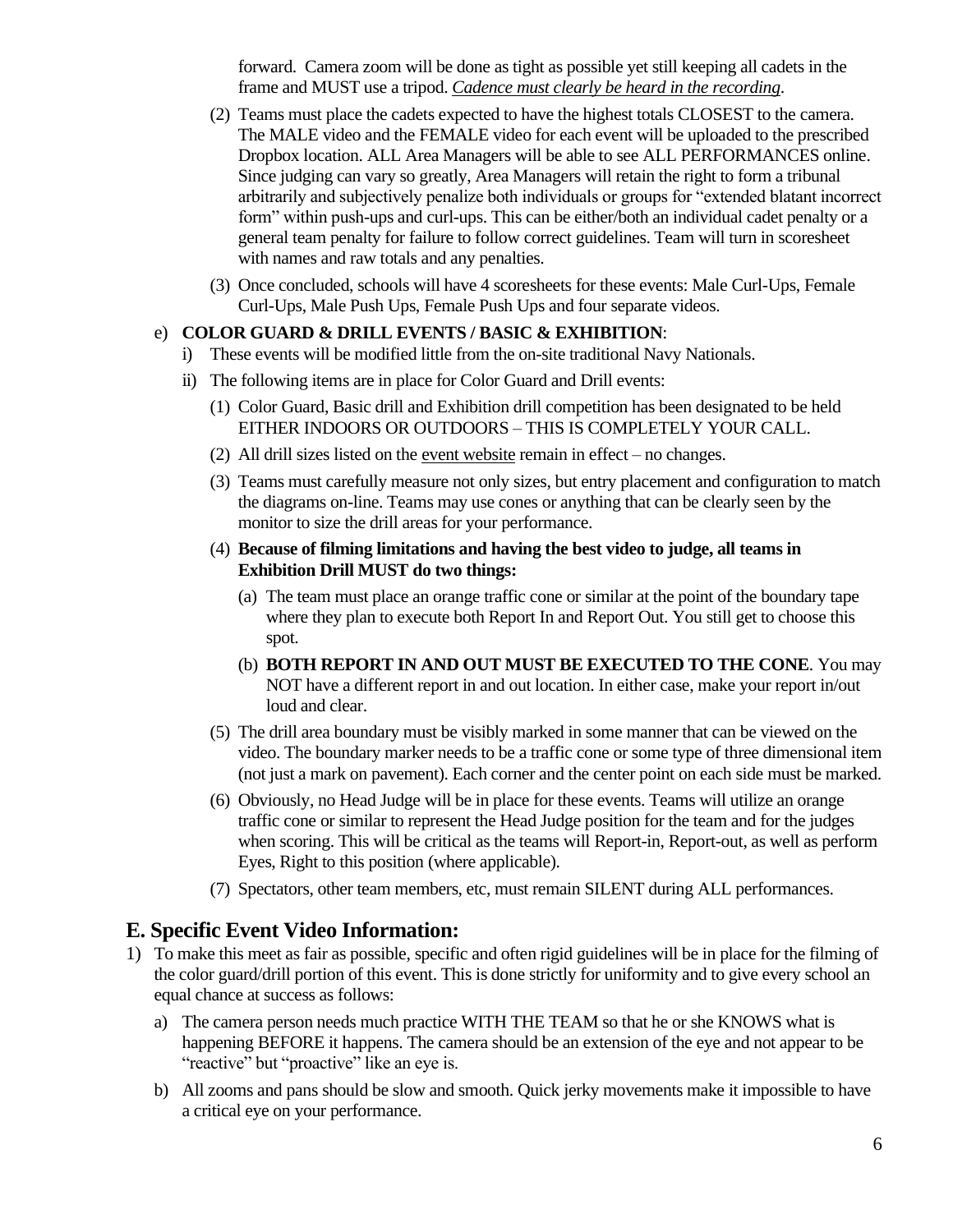c) For each event at the competition you are filming, here are the specific guidelines to follow:

#### **i) General Guidelines**

- (1) Teams are directed to start the camera and have your event monitor look into the camera, state their name, the school name and the event that is being filmed, then pan over and film the routine without turning off the camera. PLEASE DO NOT TURN OFF THE CAMERA AS SEEING THE MONITOR THERE WITHOUT A TIME CODE BREAK ENSURES THE ROUTINE WAS SEEN BY THE MONITOR ON THE DAY THE EVENT WAS PERFORMED.
- (2) Only in the case of video equipment failure or other catastrophic, unforeseen circumstance, and if the assigned event monitor deems it necessary, may a school be allowed to execute a second video "take" in order to capture a unit's drill event performance that is suitable for judging.
- (3) Except where specifically contradicted, the camera MUST be incredibly stable and stationary. The camera cannot move locations once filming has begun – it is STRONGLY RECOMMENDED you video with your camera mounted to a tripod to reduce shaking.
- (4) The height of your camera may be from 5' to 8' in the air. In general, the taller the setting, the more the judge will see. It is your call exactly what height you wish to have your camera. (Note: the exact position will be covered under event specifics below)
- (5) Ensure that your camera in use can pick-up some volume of the Cadet Commander EVEN WHEN they are in the most distant report corner of the drill area to receive a maximum available score. Practice filming and review the film to make sure of this.
- (6) Judges can only score what they can see and hear….don't make them guess….that said, we do not need nor expect to have a perfectly filmed routine in a "we got one shot at this" format. DO NOT PANIC if your videographer has a cadet left out of a formation. During color guard and regulation, we expect to see the whole platoon 99% of the time. During exhibition drill, if the unit breaks apart and marches all over, what and how you choose to pan (moving left to right) and zoom (moving in and out from the subject) have much more latitude. Tip: Zoom in when they are all together in a block, zoom out when they expand the group wider to keep them all in the frame. Note: If there is a large section of the routine where the group is in a tight block and you are zoomed as far away as possible, making them very small on the screen, that is not the best practice and will make judging much harder.
- (7) We at SNI understand it will be very hard to see a few small segments of color guard, regulation and even exhibition routines, BUT for fairness it should be hard to see EVERYONE during many of these parts! Therefore it is critical that your camera follow the performances in a smooth and consistent manner and give the judge plenty to score during the majority of the routine.

#### **ii) Event Specific Guidelines**

- (1) The position of the camera should be slightly different for each event. Here are specific items you will need to follow in EACH event to gain a max score:
	- (a) COLOR GUARD: The camera should be located at the location of the Head Judge, however the camera should be roughly 5'-8' back from the boundary tape at this spot. This distance should give the videographer the ability to keep the entire color guard in the majority of the frame during all facets. Pay special attention to your subject to ensure that the ENTIRE flag (to include finial at the end of the staff) can be seen in the frame at all times when at the carry, as well as during "Eyes, Right / Ready, Front".
	- (b) BASIC DRILL: Very similar to color guard, but you have very little "height" to worry about. The camera should be located at the location of the Head Judge, however the camera should be roughly 10' back from the boundary tape at a 45-degree angle from the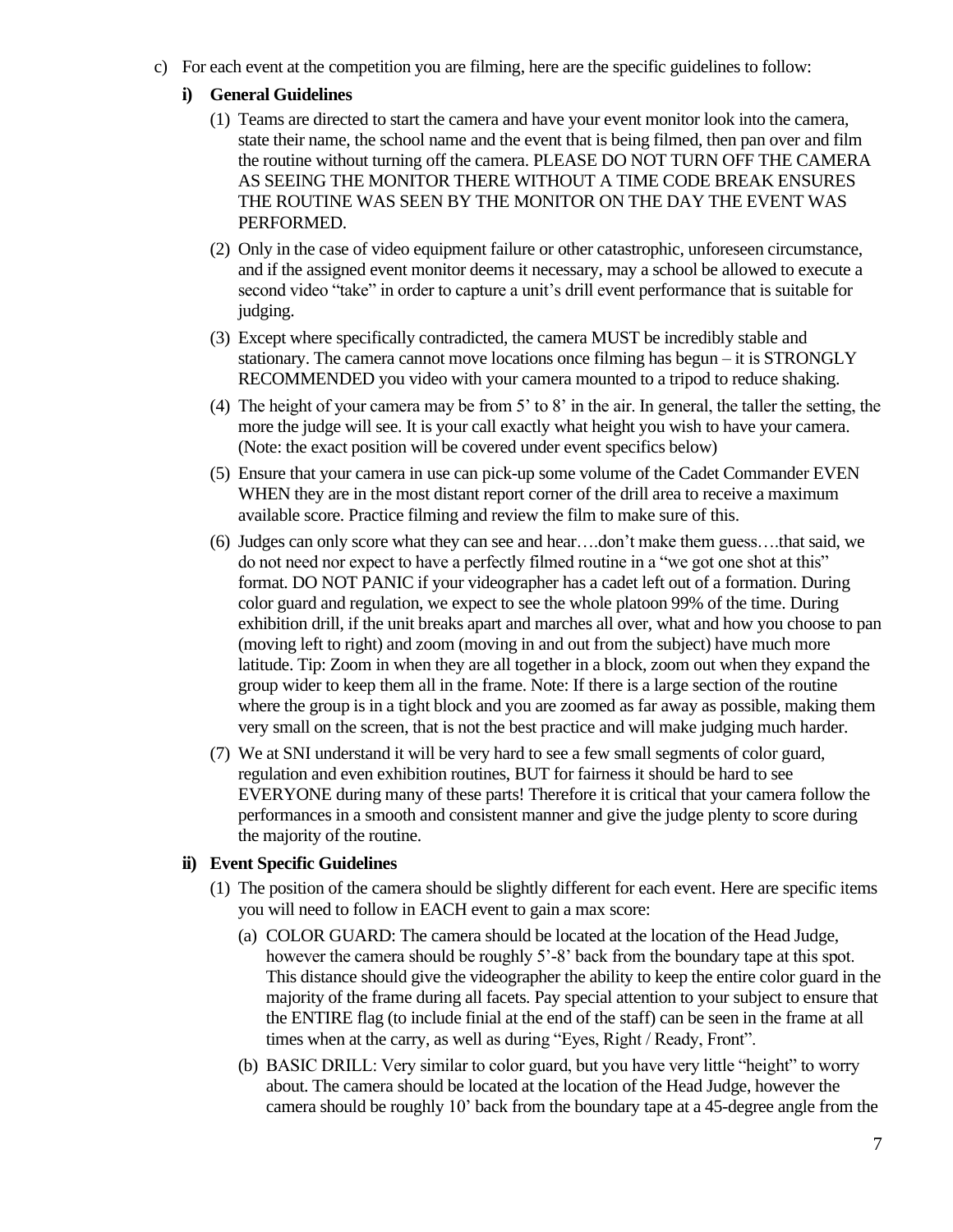Head Judge report-in position to the JUDGE's RIGHT. Having the camera at an angle will allow the shooter to "look into the formation" a good bit during the stationary block commands. This distance should give the videographer the ability to keep the entire unit in the majority of the frame during all facets. Pay special attention to your subject to ensure that the ENTIRE Platoon can be seen (as much as possible) when they march by close and execute "Eyes, Right / Ready, Front".

(c) EXHIBITION: The camera angle requirements for this are strikingly different. As teams may choose to Report-in and Report Out facing in any direction, the team may place the camera ANYWHERE OUTSIDE THE DRILL AREA to best display the routine they will be performing. Largely for this event, all teams are given a wide berth on the exact manner in which they wish to film. However, once your filming location is decided, you may not move from this location during the routine. All videographers must keep in mind however that this is a PLATOON EX competition with a large group of cadets. While it is possible that you could have a cadet move so wide they will be out of the framed shot on occasion, the team must think carefully of how they wish to film their routine to have this happen infrequently. Filming from a WIDE zoom will allow everyone in the shot BUT very little detail may be shown. Filming too TIGHT may have too many cadet(s) leaving the frame and being unseen by the judges. Excessive use of tight camera angles that may exclude what many of your cadets are accomplishing will be poorly thought of by the judges. Think about this carefully when designing your filming location and style.

## **2) WORDS OF ADVICE**

- a) It goes without saying but the ability for your school to compete well in these events may lie in the ability for your team to practice not only their competition drill, but also the FILMING of their drill! Therefore, all schools are STRONGLY ENCOURAGED to think about the following factors:
	- i) If you have multiple cameras that you have access to from your school to film your routines, please try ALL of them to see which one gives you the cleanest and best video to view. Which has the smoothest ZOOMING capability?
	- ii) If you have multiple TRIPODS available to use, PLEASE try all of them. See which gives you the smoothest "panning" from left or right? The most steady and shake-free look? Make sure the camera you like can connect to the tripod you like.
	- iii) Look at the light source…What time of day will work best for your camera to take the best pictures? Generally the higher the sun is in the sky, the better the shooting. Please try several practice "takes".
	- iv) Consider ambient background sound from highways, other students, etc. you want this video clean. Be very aware of the weather – wind in particular. A windy day makes for a very noisy video (and a shakier camera).
	- v) When you shoot your test shots, look at the overall quality of the actual product you will be sending to SNI? Look at the product you are producing and see if it shows off your talents well.

## **F. Event Judging & Scoring:**

- 1) Procedures are being put in place to mimic as closely as possible the feel of a traditional meet. This will include: full judges briefing on SOP regs; a blind draw for the starting placements (i.e., the ORDER the judges will see the performances in.), Judging Director supervision of scoring (Just as done on-site at the event), and Area Manager back-up for CFM questions/info.
- 2) When a school submits their package of scoring items and it is received by SNI, each school will be notified that all of their items have been received and they are in process. Note: it may take 24 hours to verify that all videos have been received and are digitally sound.
- 3) Judging in ALL AREAS of the on-line meet will be undertaken in a manner to best produce accurate results and that best reflect the talent on display in all areas. These specific aspects of judging will include the following: